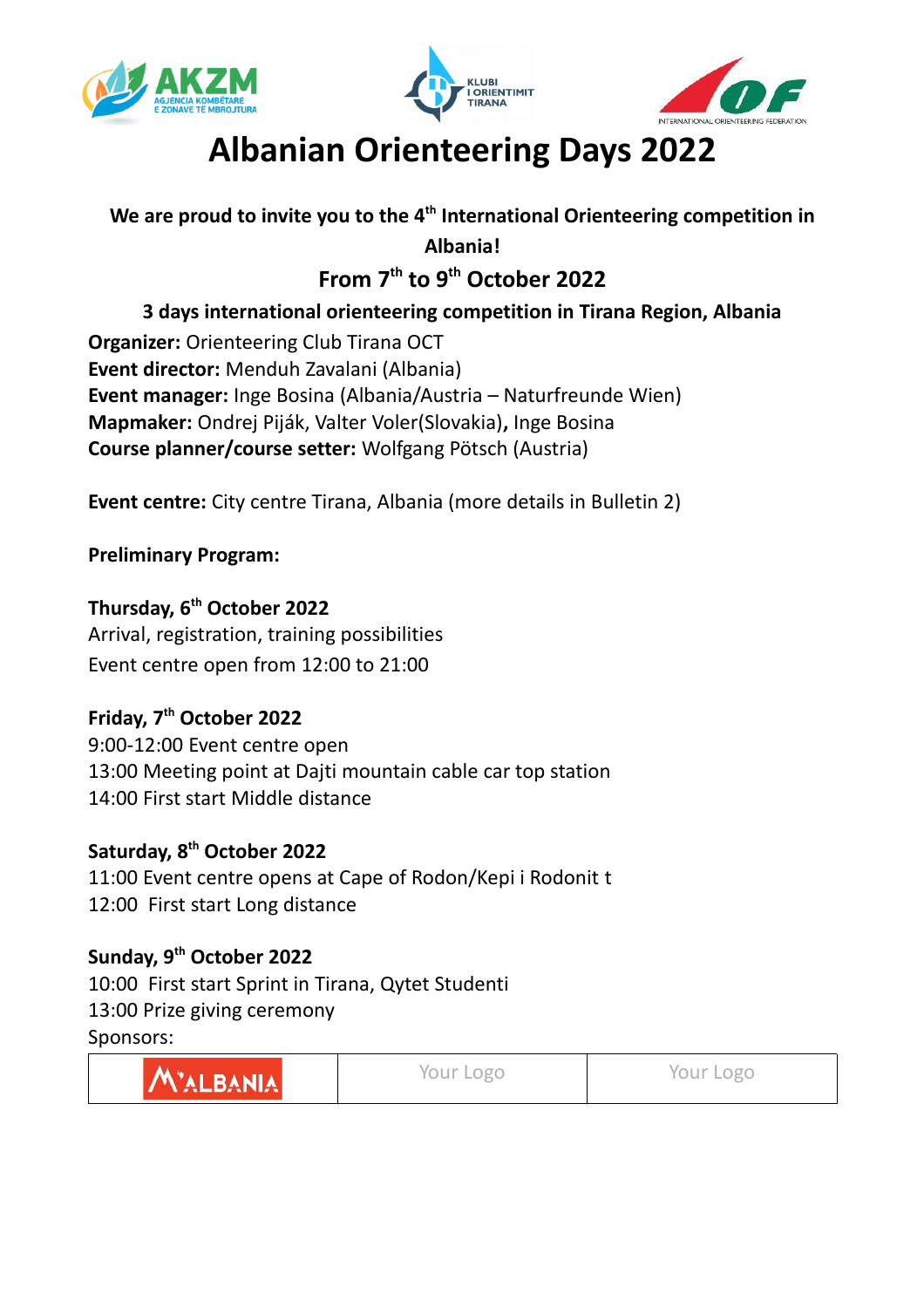### **Competition classes:**

M10, M12, M14, M16, M18, M20, M21E, M21A, M21B, M35, M40, M45, M50, M55, M60, M65, M70, M75+

W10, W12, W14, W16, W18, W20, W21E, W21A, W21B, W35, W40, W45, W50, W55,

W60, W65, W70, W75+

Open 1 (difficult), Open 2 (middle), Open 3 (beginners)

Kids course (free of charge)

In case of too few entries, organizer keeps the right to merge classes.

**Start fees:** according to the entry deadlines and classes, as follows:

|            | ENTY UNTIL                |                            |                                 |
|------------|---------------------------|----------------------------|---------------------------------|
| Classes    | 30 <sup>th</sup> May 2022 | 31 <sup>th</sup> Juli 2020 | 25 <sup>th</sup> September 2022 |
|            |                           |                            | -Deadline                       |
| $M/W - 16$ | <b>16 EUR</b>             | <b>22 EUR</b>              | <b>26 EUR</b>                   |
|            | 5 EUR/ start              | 7 EUR/ start               | 9 EUR/ start                    |
| Open       | <b>20 EUR</b>             | <b>28 EUR</b>              | <b>35 EUR</b>                   |
|            | 6 EUR/start               | 9 EUR/start                | 12 EUR/start                    |
| $M/W$ 18+  | <b>35 EUR</b>             | <b>50 EUR</b>              | <b>65 EUR</b>                   |
|            | 12 EUR/ start             | 17 EUR/ start              | 22 EUR/ start                   |

Entry until

**Attention:** The entry fee includes transport with Dajti mountain cable car. For single fee Day 1 (Dajti mountain) the payment is +5€ for transport (not for those with accommodation at Dajti hotel)

**Notes:**

- After Deadline entries are only possible in Open classes until the event for 15€ per start, in all other classes only if there are vacancies for 25€ per start.
- Punching system: Sport ident. Please write your SI-card number when registering. SI-rent 2€per stage, price for purchase on demand.
- Childcare: A free of charge Kinder garden will be organized as well as a string course.
- Please make your Entries online on

<http://orienteeringonline.net/CompetitionBasicInfo.aspx?CompetitionID=10429>

**Entry will be confirmed after payment.**

**Your payment is to be sent to the following bank account:**

**IBAN: AT061200010009245571**

**BIC: BKAUATWW**

**Name: BOSINA Inge**

**Address: Sandleitengasse 37, 1160 Wien, Austria**

**Please send it free of charge for the organiser, otherwise we will have to charge it to you at your arrival.**

If you need other possibilities for payment, please contact:

**[info@orienteering-al.com](mailto:info@orienteering-al.com)**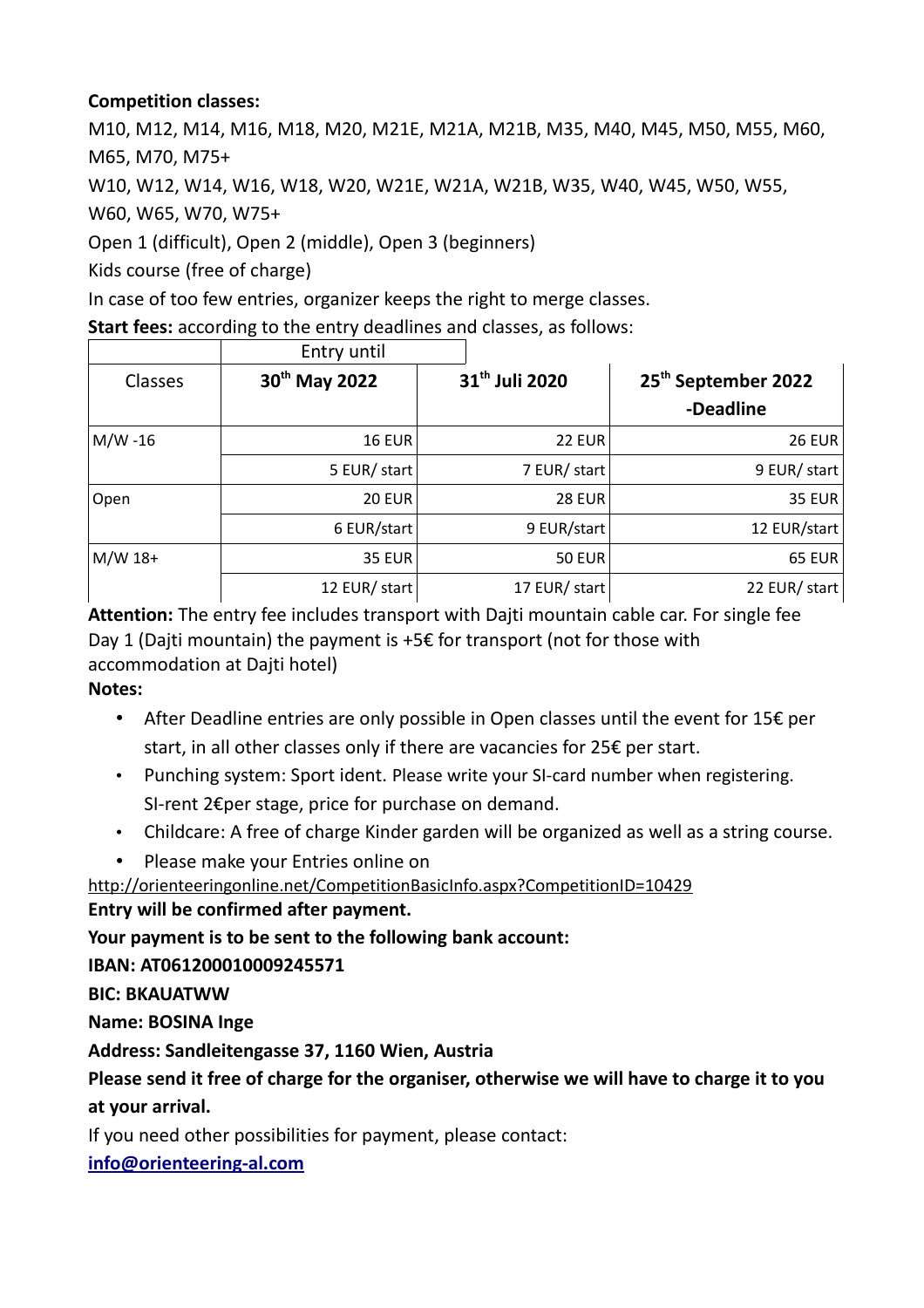**Visa:** EU citizens and citizens of most European countries don´t need visa to enter Albania, also those holding a multiple entries Schengen visa. For other countries see the following information: [http://punetejashtme.gov.al/wp-content/uploads/2019/03/2-regjimi-i-vizave-per-te-huajt06.03-](https://punetejashtme.gov.al/wp-content/uploads/2022/01/3-VISA-REGIME-FOR-FOREIGN-CITIZNES-26.11.2021.pdf) [1.pdf](https://punetejashtme.gov.al/wp-content/uploads/2022/01/3-VISA-REGIME-FOR-FOREIGN-CITIZNES-26.11.2021.pdf)

**Attention:** According to the current regulations, citizens of some countries must obtain a Visa in order to enter Albania. Visas should be applied at your nearest Albanian Embassy. Please note that conditions of entry to Albania can change and all participants are advised to keep up to date with the current situation by consulting their local Albanian embassy.

For details see information on the website of the Albanian ministry of foreign affairs <https://punetejashtme.gov.al/en/regjimi-i-vizave-per-te-huajt/>or contact the Albanian embassy of your country.



**Arrival:**  *By plane* to Tirana airport(12km to City Center) *By car:* From North: Croatia /Bosnia-Herzegovina – Montenegro – via Ulcin-Muriqan or Niksic – Podgorica - Hani Hotit - Shkodra -Tirana From East: via Belgrade – Pristina – Kukes -Tirana or via Skopje – Ohrid – Elbasan -Tirana From South: from Greece via the coast or Giirokaster– Tirana *By Ferry:* Bari, Ancona, Triest to Durres. Brindisi to Vlora (shortest) and Saranda *There are no train connections to Albania, only lines inside, like Shkodra -Vora (near Tirana) - Durres/Librashd*



**Distances:** Airport Tirana – City centre 12km Tirana -Dajti Cable Car 5km Tirana – Cape Rodon ca. 60km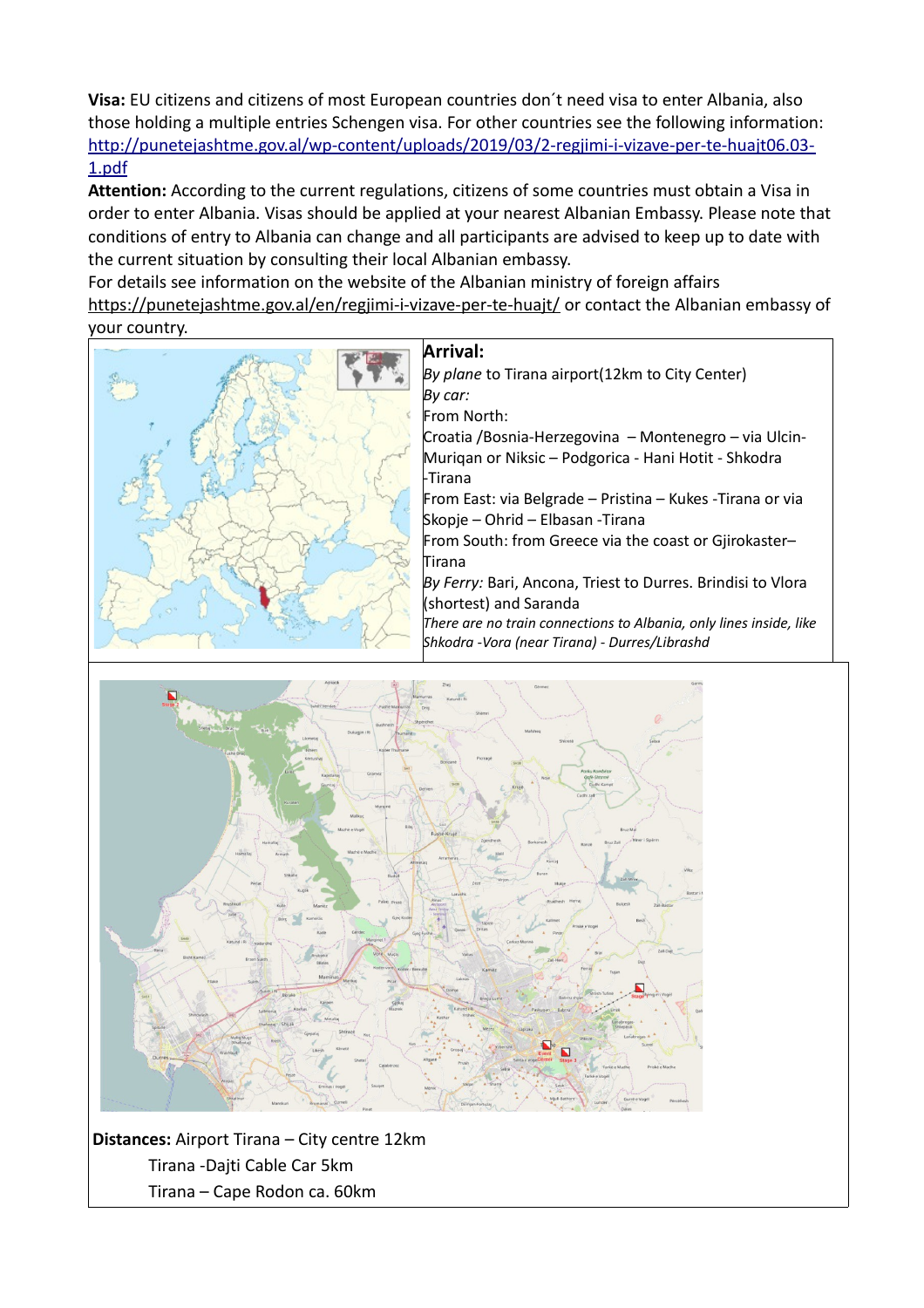#### **General Information:**

- Competitions will be organized according to the rules of IOF
- All competitors take part in the competition at their own risk. Organizer only provides basic medical help at the Finish area. Competitors are not insured by organizer, also against third persons. We recommend a private insurance
- In case of cancellation due to facts beyond our control no liability can be accepted.
- All participants agree with the publication of photos taken during the event and also the results in internet.

If you don´t agree, please inform the organizers at your registration.

You are kindly asked to carefully read all the organizer's notes, including this invitation.

#### **Terrain and Map samples:**

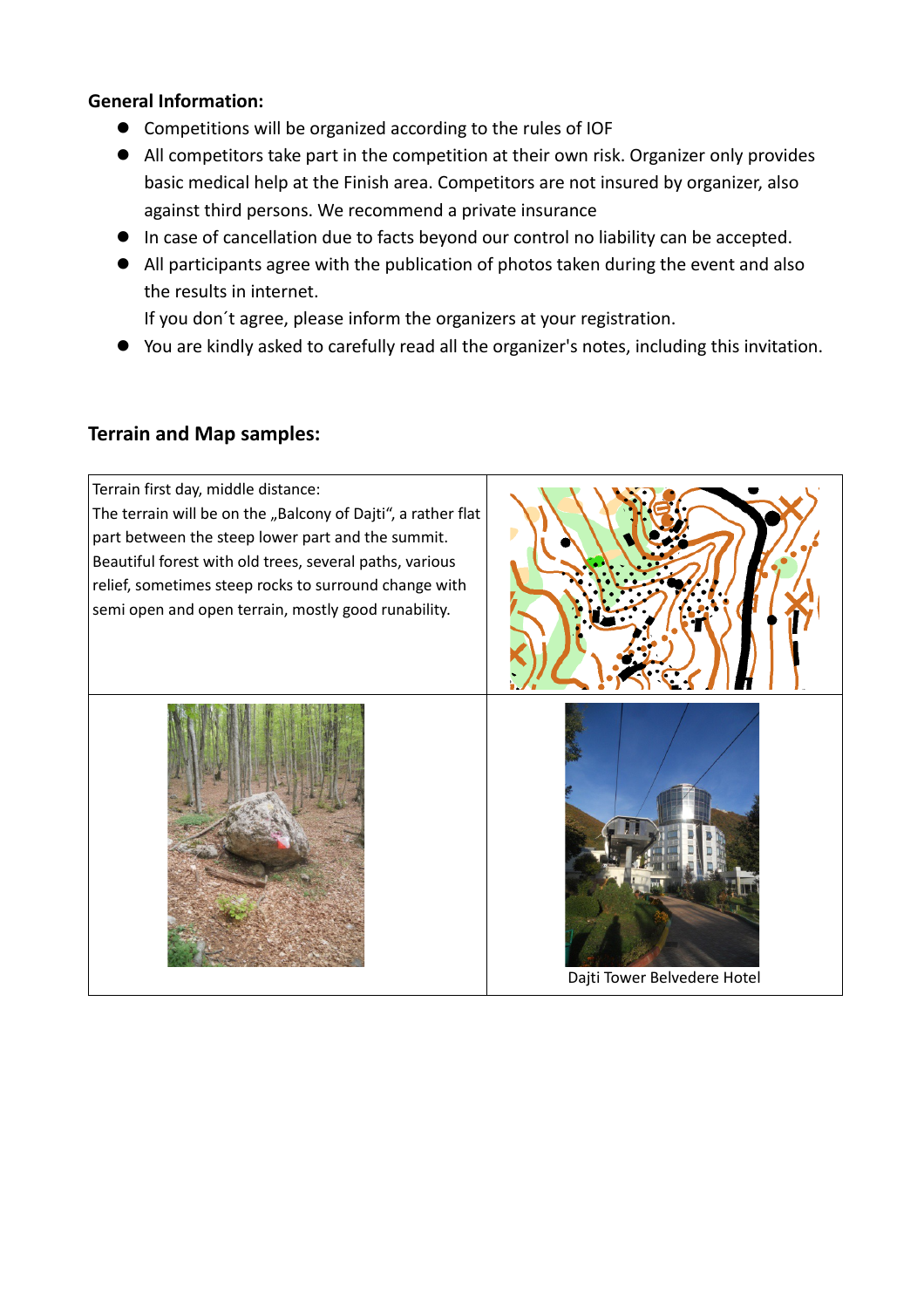Terrain second Day, long distance:

Cape of Rodon/Kepi i Rodonit

It is a beautifully situated peninsula surrounded by the Adriatic sea. Terrain is a variation of open and semi open areas with good runnability, parts of very dense vegetation, forest, steep precipices (not for running!) with beautiful view of the sea. At this stage you will have to take care not to forget the race over the breathtaking views you will have from the course. The finish area will be at the beach.

After the race you can enjoy Albanian history with a church from  $12<sup>th</sup>$  century and ruins of a castle of Skanderbeg.



Terrain third day, sprint: Tirana qytet studenti This race will be a highlight for those who like challenging sprint races. This part of Tirana consists of buildings from

communist time with a labyrinth of streets, often ending in a doorway, open spaces without structure, impasses. And parts of the University with big blocks and parks.





in the labyrinth of Qytetit Studentit



University park



Finish area